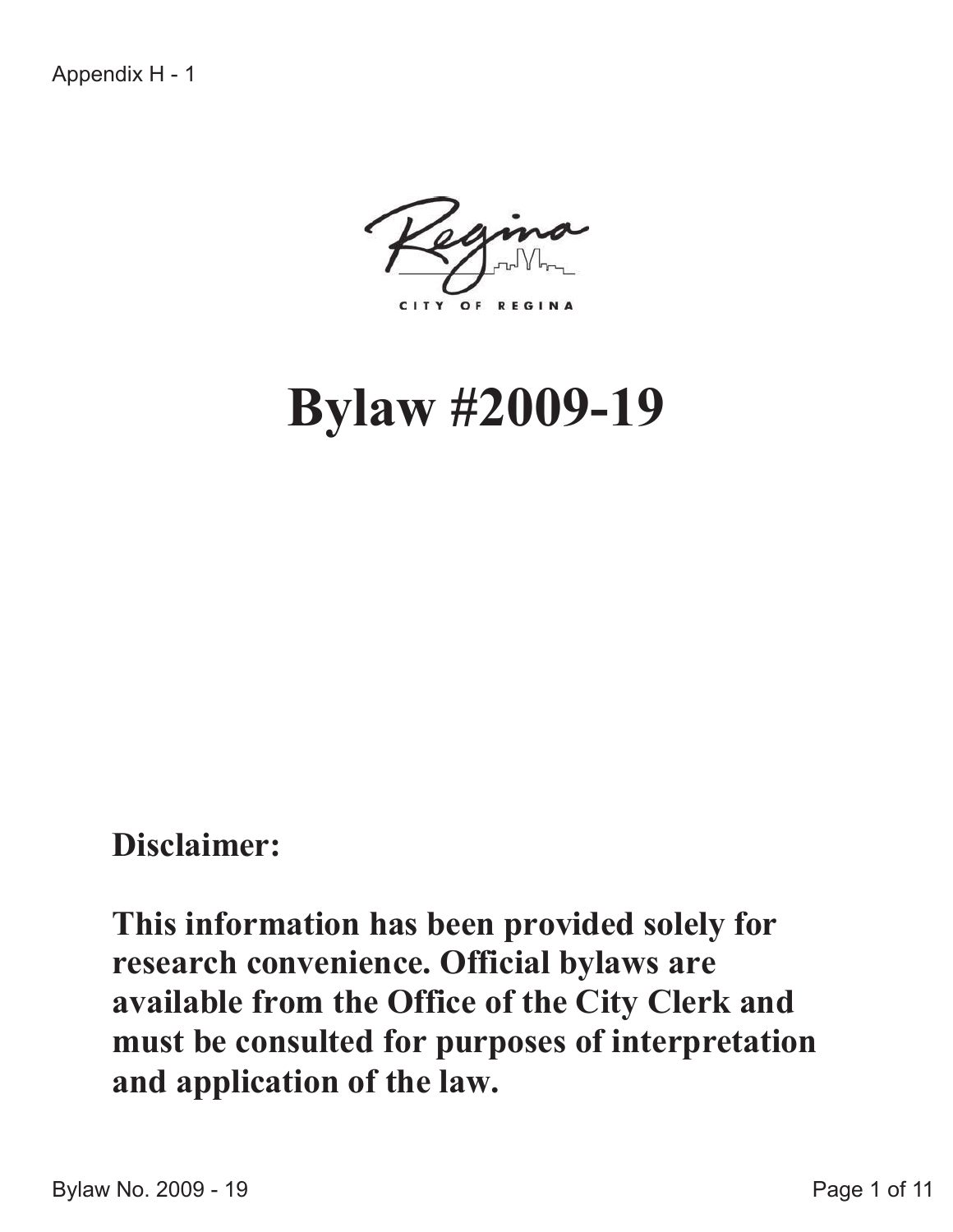#### BYLAW NO. 2009-19

#### THE WILLOUGHBY AND DUNCAN BUILDING TAX EXEMPTION BYLAW, 2009

#### THE COUNCIL OF THE CITY OF REGINA ENACTS AS FOLLOWS:

#### **Purpose**

1 The purpose of this Bylaw is to provide a tax exemption to the owners of property located at 1839 Scarth Street that qualifies under the Downtown Residential Incentives Policy (DRIP).

#### **Authority**

2 The authority for this Bylaw is section 262(4) of *The Cities Act*.

#### **Scope of Exemption**

- 3 The listed properties in section 4 shall receive an exemption for all property taxes imposed against the property for five years commencing January 1, 2009 and ending December 31, 2013, unless sooner ended pursuant to the provisions of the Tax Exemption Agreement for the property.
- 4 The following exemptions shall apply only if the unit is maintained as a residential dwelling:
	- (a) the property located at  $201 1839$  Scarth Street and legally described as:

Unit #6 in Condo Plan #101890739 with 329/10000 shares of common property in Condominium Parcel #161609070 Reference Land Description: Condo Plan No. 101890739, Extension 0

(b) the property located at  $202 - 1839$  Scarth Street and legally described as:

Unit #7 in Condo Plan #101890739 with 436/10000 shares of common property in Condominium Parcel #161609070 Reference Land Description: Condo Plan No. 101890739, Extension 0

(c) the property located at 203 – 1839 Scarth Street and legally described as:

Unit #8 in Condo Plan #101890739 with 578/10000 shares of common property in Condominium Parcel #161609070 Reference Land Description: Condo Plan No. 101890739, Extension 0



*City Solicitor*

City Solicitor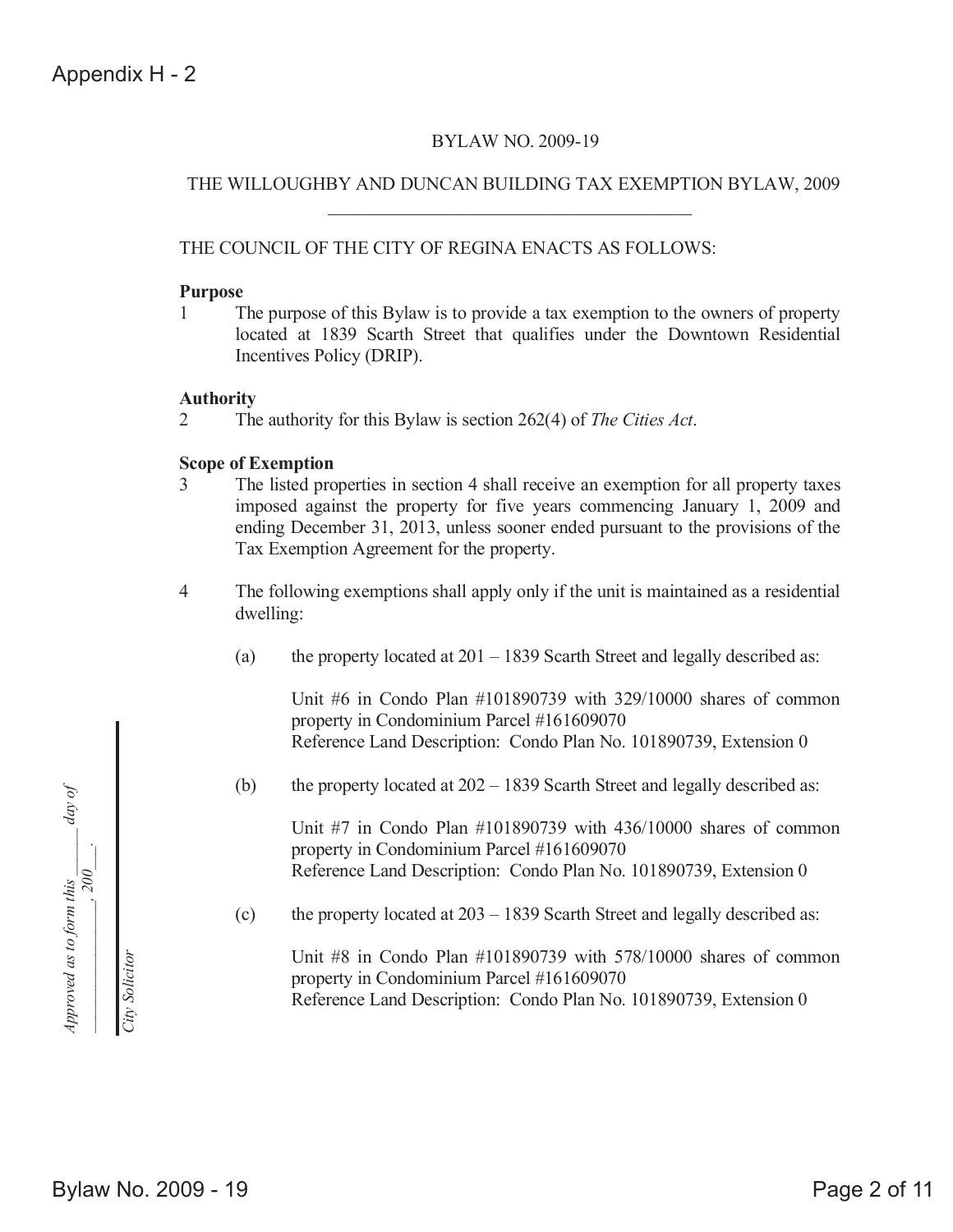(d) the property located at 204 – 1839 Scarth Street and legally described as:

An undivided ½ interest in Unit #9 in Condo Plan #101890739 with 493/10000 shares of common property in Condominium Parcel #161609070 Reference Land Description: Condo Plan No. 101890739, Extension 0

(e) the property located at  $205 - 1839$  Scarth Street and legally described as:

Unit #10 in Condo Plan #101890739 with 340/10000 shares of common property in Condominium Parcel #161609070 Reference Land Description: Condo Plan No. 101890739, Extension 0

(f) the property located at  $206 - 1839$  Scarth Street and legally described as:

Unit #11 in Condo Plan #101890739 with 361/10000 shares of common property in Condominium Parcel #161609070 Reference Land Description: Condo Plan No. 101890739, Extension 0

(g) the property located at  $301 - 1839$  Scarth Street and legally described as:

Unit #12 in Condo Plan #101890739 with 335/10000 shares of common property in Condominium Parcel #161609070 Reference Land Description: Condo Plan No. 101890739, Extension 0

(h) the property located at  $302 - 1839$  Scarth Street and legally described as:

Unit  $\#13$  in Condo Plan  $\#101890739$  with 440/10000 shares of common property in Condominium Parcel #161609070 Reference Land Description: Condo Plan No. 101890739, Extension 0

(i) the property located at  $303 - 1839$  Scarth Street and legally described as:

Unit  $\#14$  in Condo Plan  $\#101890739$  with 585/10000 shares of common property in Condominium Parcel #161609070 Reference Land Description: Condo Plan No. 101890739, Extension 0

(j) the property located at  $304 - 1839$  Scarth Street and legally described as:

Unit #15 in Condo Plan #101890739 with 499/10000 shares of common property in Condominium Parcel #161609070 Reference Land Description: Condo Plan No. 101890739, Extension 0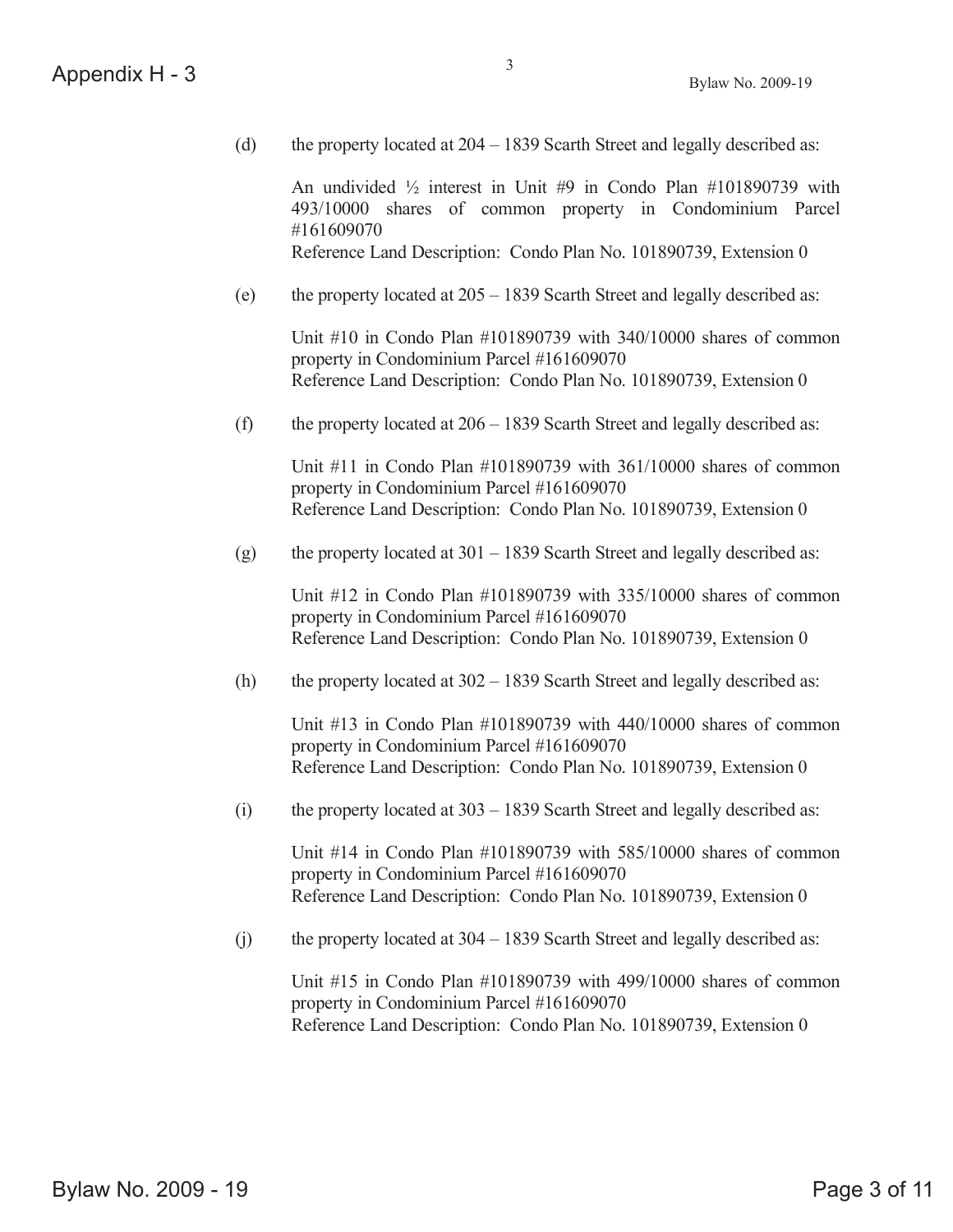(k) the property located at  $305 - 1839$  Scarth Street and legally described as:

4

Unit #16 in Condo Plan #101890739 with 348/10000 shares of common property in Condominium Parcel #161609070 Reference Land Description: Condo Plan No. 101890739, Extension 0

(l) the property located at 306 – 1839 Scarth Street and legally described as:

Unit #17 in Condo Plan #101890739 with 374/10000 shares of common property in Condominium Parcel #161609070 Reference Land Description: Condo Plan No. 101890739, Extension 0

(m) the property located at  $401 - 1839$  Scarth Street and legally described as:

Unit #18 in Condo Plan #101890739 with 488/10000 shares of common property in Condominium Parcel #161609070 Reference Land Description: Condo Plan No. 101890739, Extension 0

(n) the property located at  $402 - 1839$  Scarth Street and legally described as:

Unit #19 in Condo Plan #101890739 with 585/10000 shares of common property in Condominium Parcel #161609070 Reference Land Description: Condo Plan No. 101890739, Extension 0

(o) the property located at  $403 - 1839$  Scarth Street and legally described as:

Unit #20 in Condo Plan #101890739 with 500/10000 shares of common property in Condominium Parcel #161609070 Reference Land Description: Condo Plan No. 101890739, Extension 0

(p) the property located at  $404 - 1839$  Scarth Street and legally described as:

Unit #21 in Condo Plan #101890739 with 357/10000 shares of common property in Condominium Parcel #161609070 Reference Land Description: Condo Plan No. 101890739, Extension 0

(q) the property located at  $405 - 1839$  Scarth Street and legally described as:

Unit #22 in Condo Plan #101890739 with 339/10000 shares of common property in Condominium Parcel #161609070 Reference Land Description: Condo Plan No. 101890739, Extension 0

#### **Agreement**

5 The exemptions in section 4 shall be governed by the form of Tax Exemption Agreement attached hereto as Schedule "A".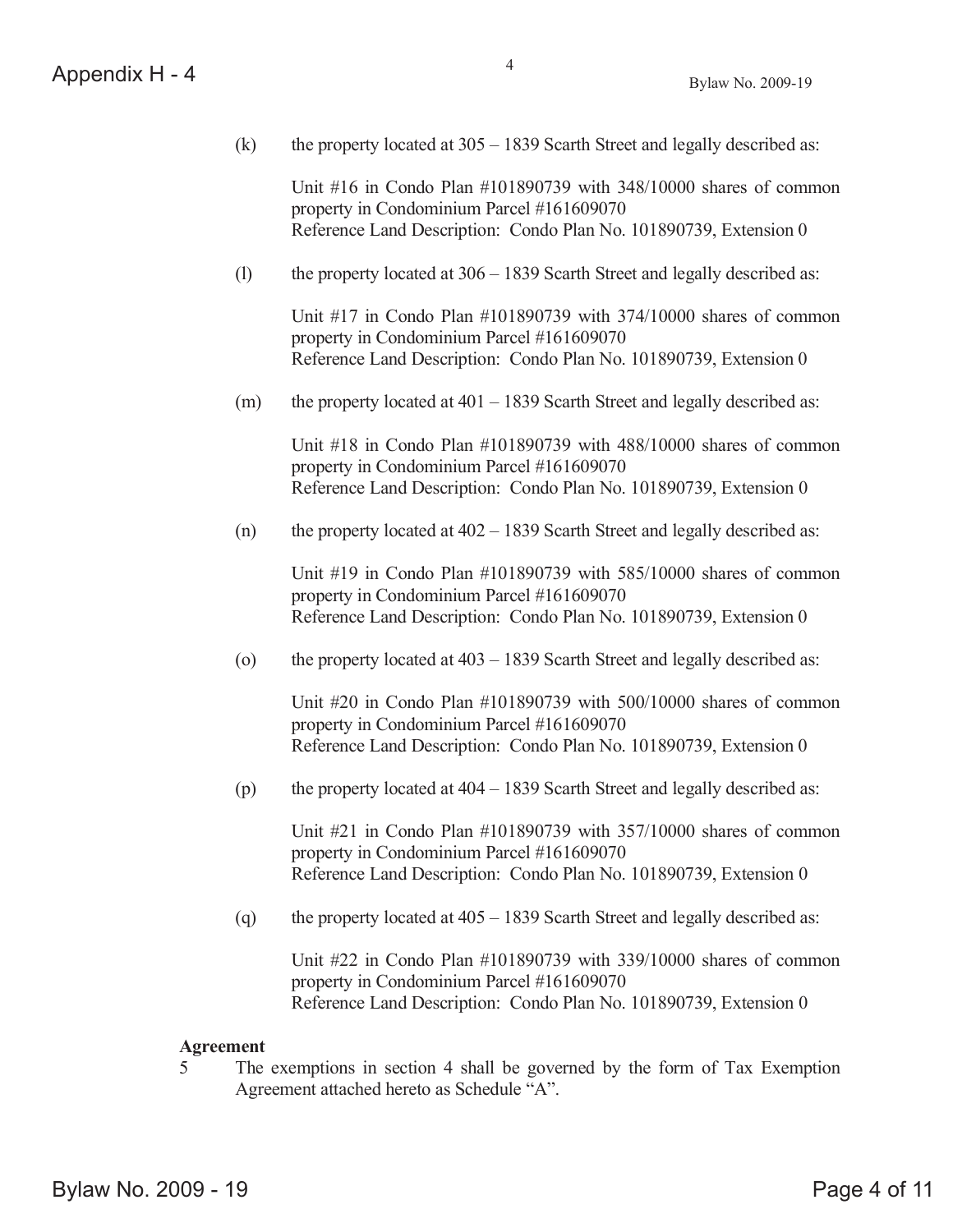- 6 The exemptions in section 4 shall apply to a subsequent owner of an exempt property if the new owners:
	- (a) maintain the unit as a residential unit; and
	- (b) comply with the terms of the applicable Tax Exemption Agreement.
- 7 The City Clerk is authorized to sign and seal the Agreements in section 4 on behalf of the City of Regina.
- 8 The General Manager of Planning and Development is authorized to approve any amendments to the Agreements that do not affect the amount of the exemption.

#### **Coming Into Force**

9 This Bylaw comes into force on the day of passage of the Bylaw, or on the date the Agreement is executed, whichever is later.

| READ A FIRST TIME THIS $23rd$ DAY OF            | March | - 2009. |       |
|-------------------------------------------------|-------|---------|-------|
| READ A SECOND TIME THIS $23^{\text{rd}}$ DAY OF | March | - 2009. |       |
| READ A THIRD TIME AND PASSED THIS 23rd DAY OF   |       | March   | 2009. |

| P. FIACCO | J. SWIDNICKI                 |        |
|-----------|------------------------------|--------|
| Mayor     | City Clerk                   | (SEAL) |
|           | <b>CERTIFIED A TRUE COPY</b> |        |

City Clerk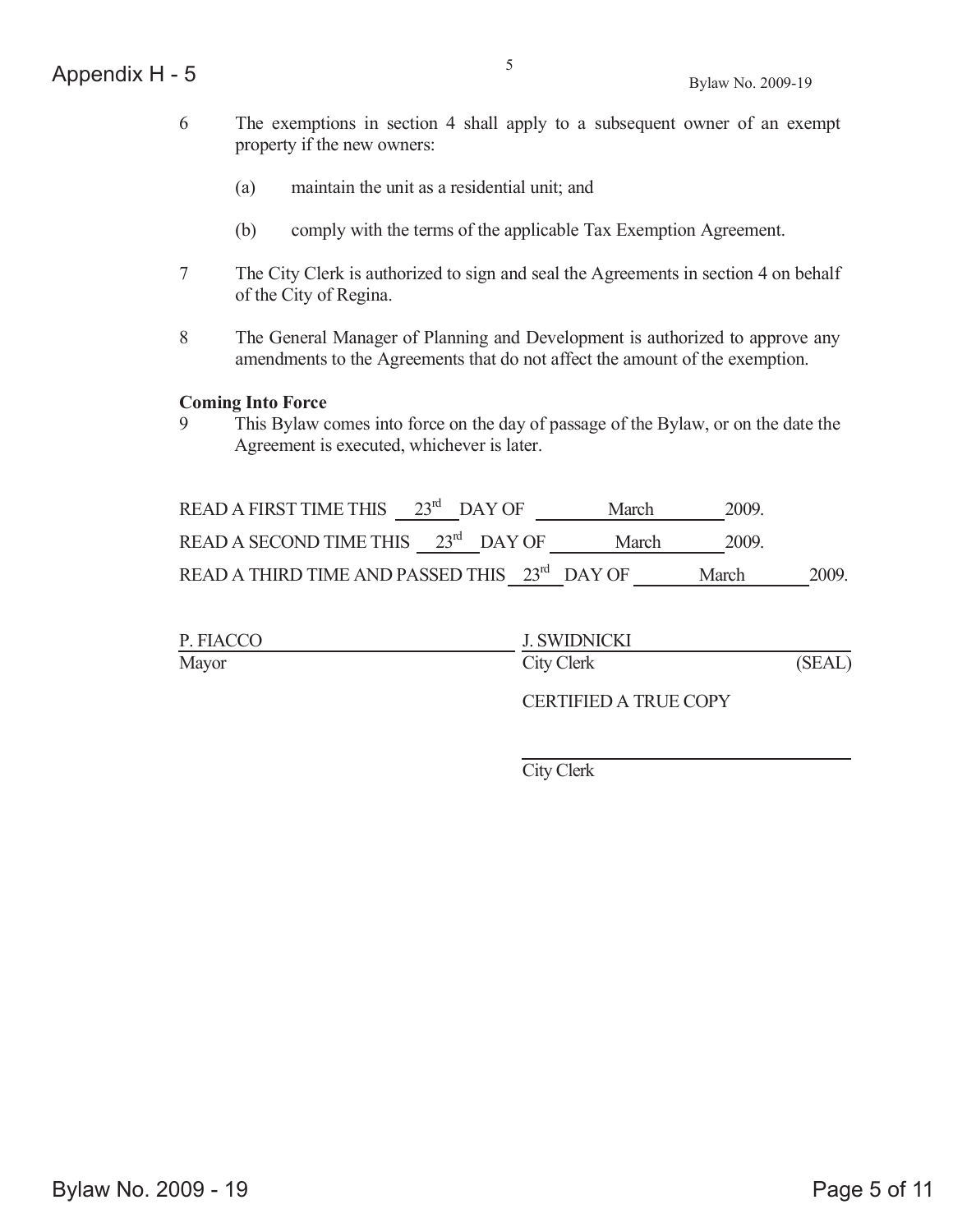#### **Schedule "A" TAX EXEMPTION AGREEMENT "Street Address", Regina, Saskatchewan**

Between:

Agreement dated , 2009

 **CITY OF REGINA** (the "City")

- and -

**"Full Name of Owner"** (the "Owner")

The Parties agree as follows:

#### **Definitions**

1. In this Agreement:

**"Property"** means the portion of real property owned by <u>"Full Name of Owner"</u> being converted to residential condominium apartment dwelling unit, which property is civically known as "Street Address" and legally described as:

"Insert Legal Description"

"**Manager"** means the General Manager, Planning and Development Division.

"**Unit"** means one or more dwelling units built on behalf of the Owner in the Property.

#### **City's Covenants Tax Exemption**

- 2.(1) Pursuant to subsection 262(4) of *The Cities Act*, and subject to the terms of this Agreement, the City exempts the Property from taxation for the years 2009 to 2013.
- 2.(2) Notwithstanding subsection (1), the tax exemption does not apply to portions of the Property used or intended to be used for non-residential purposes.

#### **Terms and Conditions**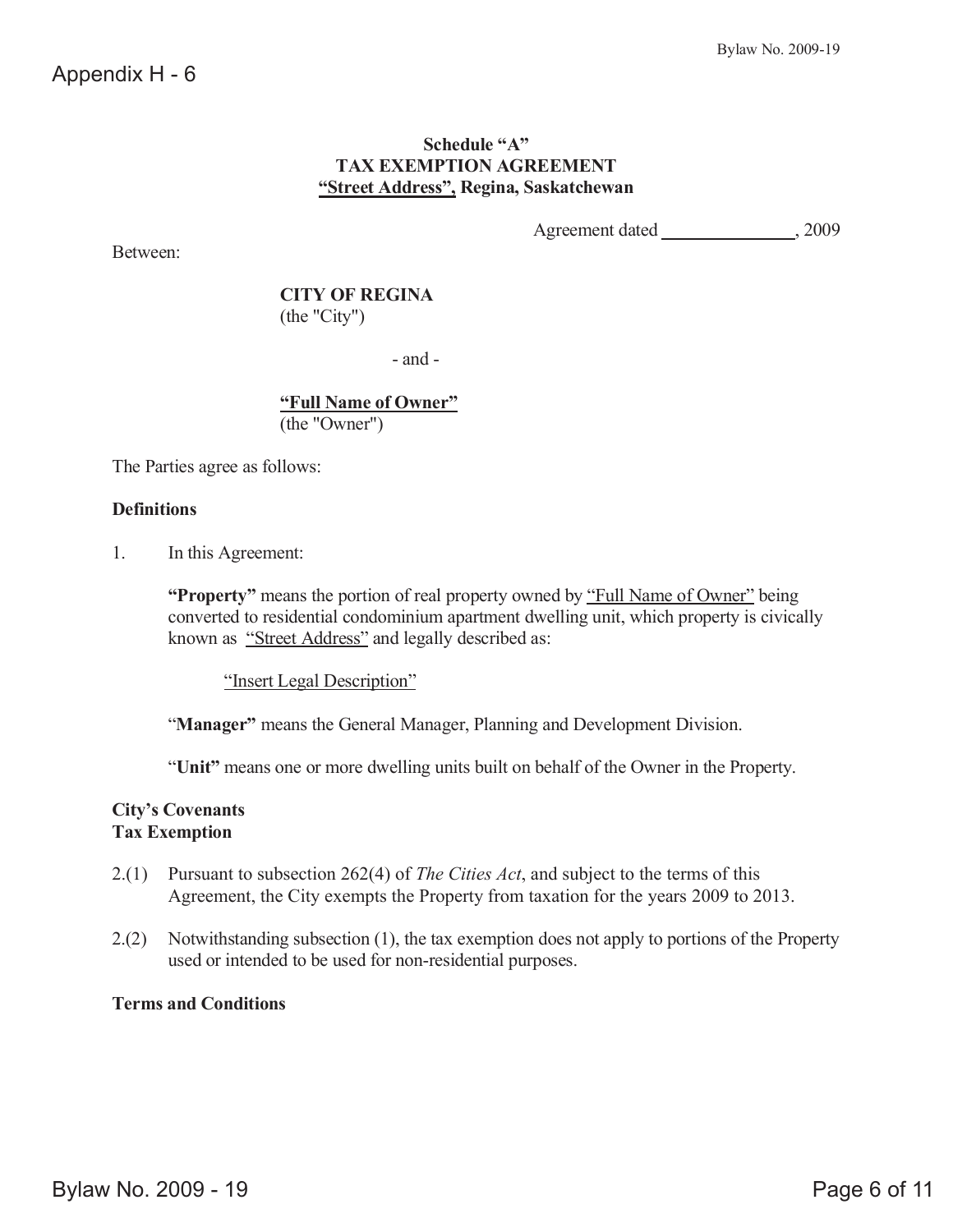- 3. The scope of the tax exemption including the calculation of any percentage or proportion and the determination of any use or cost, shall be conclusively determined by the City Assessor, subject to any statutory right of appeal against the assessment of the Land or Improvement.
- 4. The amount of the assessment is subject to change in future years.
- 5. The tax exemption granted pursuant to this Agreement does not include special taxes, local improvement levies, utility charges, development fees or other such charges or fees properly imposed by the City or other taxing authority.
- 6. The tax exemption shall apply only to the real property assessed to the Owner or assessed to the subsequent individual owners of the Units if and when the Units have been registered pursuant to *The Condominium Property Act, 1993,* and actually and exclusively used by the Owner, its assigns or the individual Unit owners.

#### **Owner's Covenants**

- 7. The Owner shall promptly:
	- (a) notify the City of any occurrences which would, pursuant to the Agreement, discontinue or terminate the tax exemption;
	- (b) provide the City Assessor with any information or documents requested by the City Assessor for the purpose of assessing the Property; and
	- (c) provide the Manager with any information, documentation, or access to the Land or Improvement requested by the Manager to confirm compliance with the terms of this Agreement.

#### **Continuation**

- 8. The tax exemption will continue only for so long as the Owner complies with the terms of this Agreement.
- 9.(1) The tax exemption will cease if the Owner:
	- (a) becomes bankrupt or insolvent or is so adjudged;
	- (b) makes a general assignment for the benefit of creditors;
	- (c) substantially changes its operations such that the Property is no longer being used for condominiums or dwelling units, unless such change has been expressly approved in writing by the City;
	- (d) ceases to operate entirely;
	- (e) does not keep the taxes current on portions of the Land or Improvement which are not exempt; or
	- (f) does not adhere to the Development Schedule.

2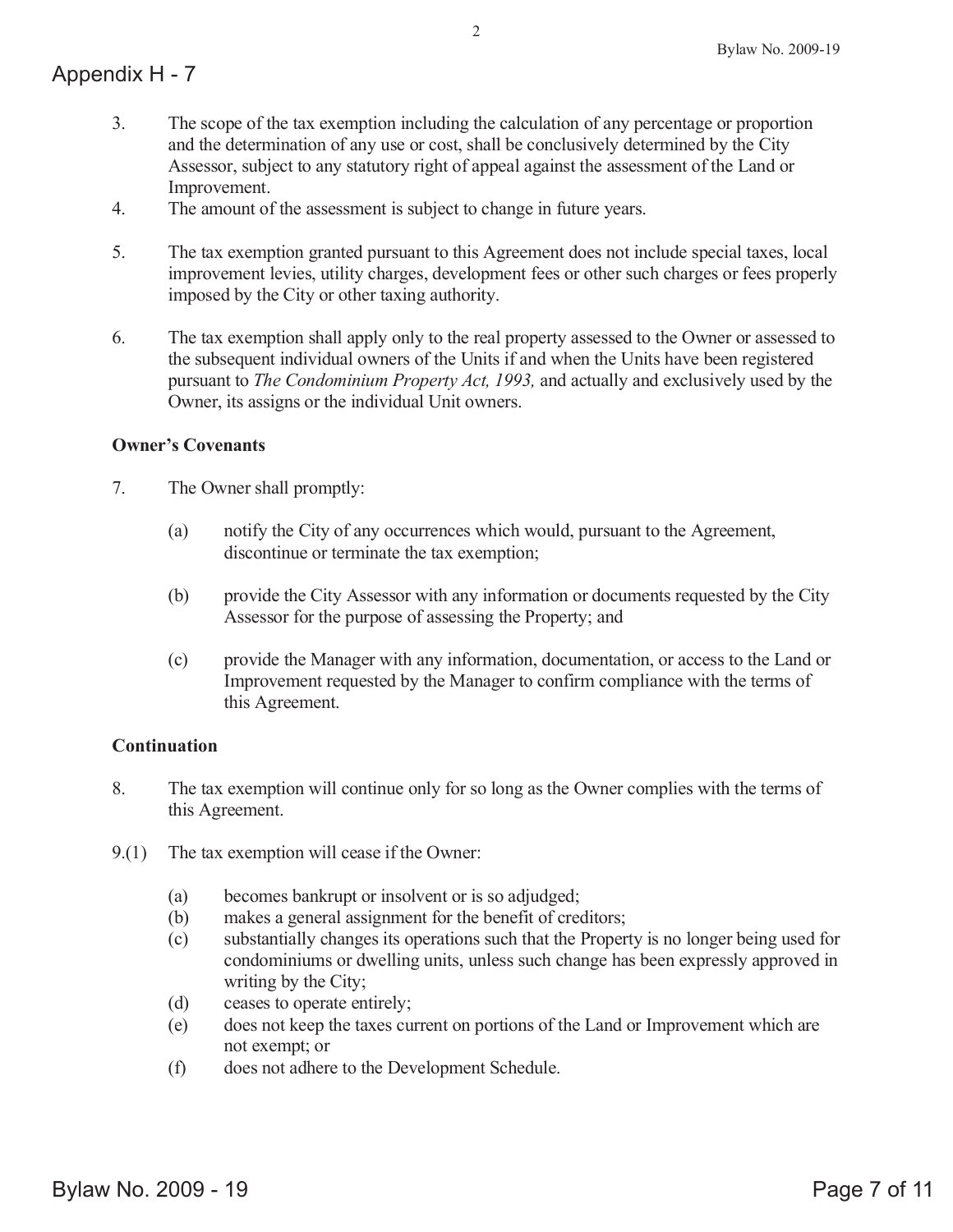9.(2) If the tax exemption ceases by reason of an event in subsection (1) occurring after December 31, 2009, the Property will be taxable on a pro-rated basis for the portion of the year during which the tax exemption granted no longer continues.

#### **Notices**

10.(1) Any notice required or permitted to be given to either Party pursuant to this Agreement shall be in writing and may be delivered to the Party in person, or to its authorized agent, or by sending it by prepaid registered mail, addressed:

| To the City:  | City Clerk<br>2476 Victoria Avenue<br>P.O. Box 1790<br>Regina, Saskatchewan S4P 3C8 |
|---------------|-------------------------------------------------------------------------------------|
| To the Owner: | "Full Name of Owner"<br>"Full Address of Owner"                                     |

or to such alternate address as either Party may, from time to time, by notice advise.

- 10.(2) If a notice is mailed pursuant to subsection (1), it is deemed to be given on the third business day after the date of such mailing.
- 10.(3) If postal service is interrupted or substantially delayed, any notice shall be hand-delivered.

#### **Amendments**

- 11.(1) The Agreement may be amended by agreement between the Parties.
- 11.(2) For the purposes of subsection (1), the Manager may authorize any amendments to the Agreement.

#### **General**

- 12.(1) This Agreement is not assignable without the prior written consent of the City.
- 12.(2) Notwithstanding subsection (1), if the Owner registers a condominium plan with respect to the Property, the Owner and the City agree that the Owner will assign this Agreement to the condominium corporation.
- 13. In the event that this Agreement or any part of it is found to be invalid or ultra vires of Council, then the City shall not be liable to the Owner for any amount of the tax exemption which would otherwise have been granted to the Owner.
- 14. The City may register this Agreement in the Land Titles Registry, Saskatchewan Land Registration District.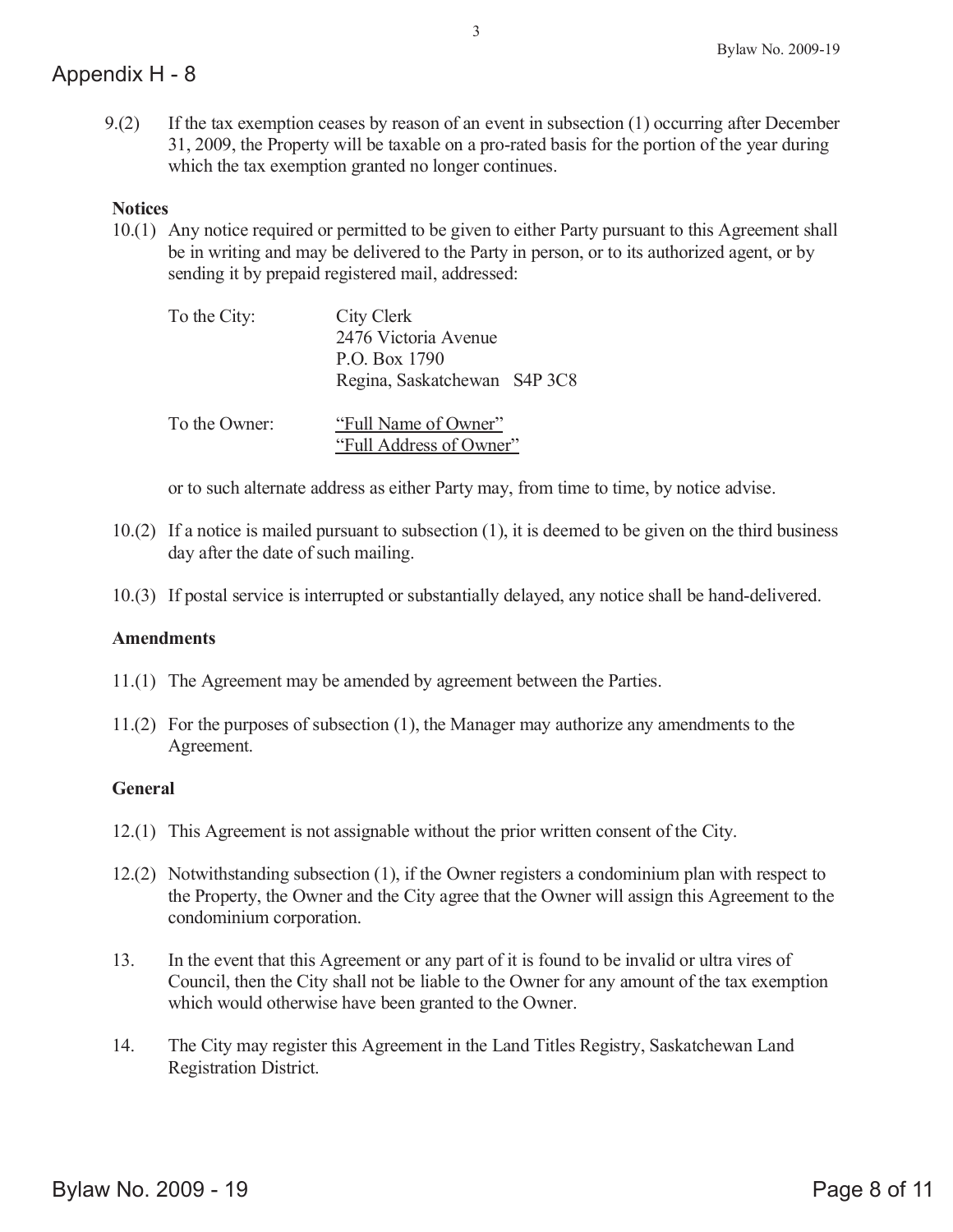15. This Agreement is effective as of January 1, 2009.

In witness whereof, the Parties have executed the Agreement on the date first written above.

CITY OF REGINA

City Clerk

Witness Witness  $\overline{\text{``Name of Owner''}}$ 

\_\_\_\_\_\_ \_\_\_\_\_\_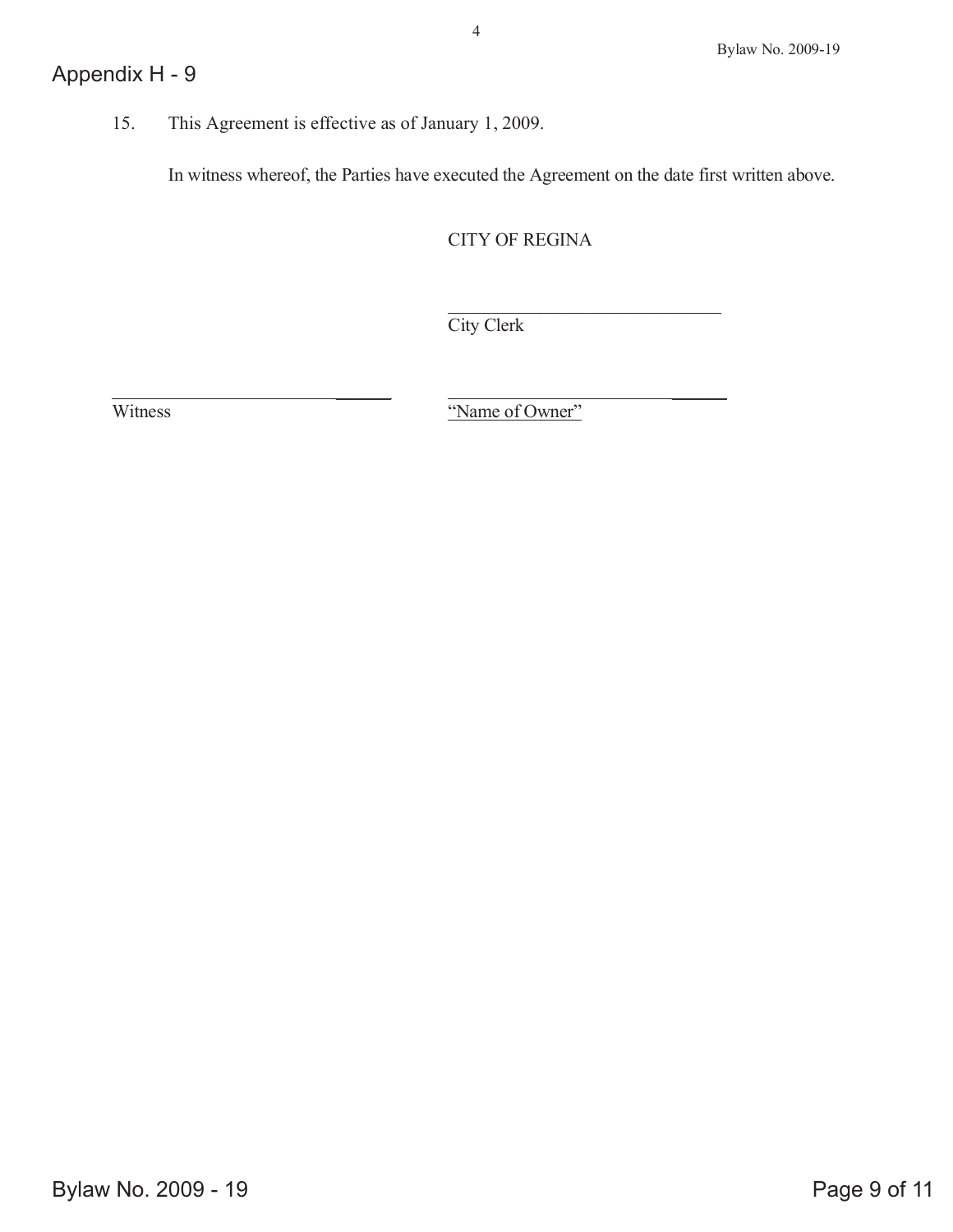#### **AFFIDAVIT OF EXECUTION**

CANADA ) PROVINCE OF SASKATCHEWAN )

I, *"Full Name of Witness",* of Regina, Saskatchewan, MAKE OATH AND SAY THAT:

- 1 I was personally present and did see *"Full Name of Owner"* named in the within instrument, who are personally known to me to be the person named therein, duly sign and execute the same for the purpose named therein;
- 2 The same was executed at Regina, Saskatchewan, on \_\_\_\_\_\_\_\_\_\_\_\_\_\_\_\_\_\_\_\_\_\_\_\_\_\_, 200  $\qquad$ , and that I am the subscribing witness thereto;
- 3 I know *"Full Name of Owner",* and she/he is in my belief the full age of eighteen years.

SWORN BEFORE ME at ) Regina, Saskatchewan,  $200$ . on \_\_\_\_\_\_\_\_\_\_\_\_\_\_\_\_\_\_\_\_\_\_200\_\_. ) ) and the contract of  $\overline{\phantom{a}}$ 

) Signature of Witness

 $\qquad \qquad )$ A COMMISSIONER FOR OATHS in

and for the Province of Saskatchewan OR Being a Solicitor. My Commission expires